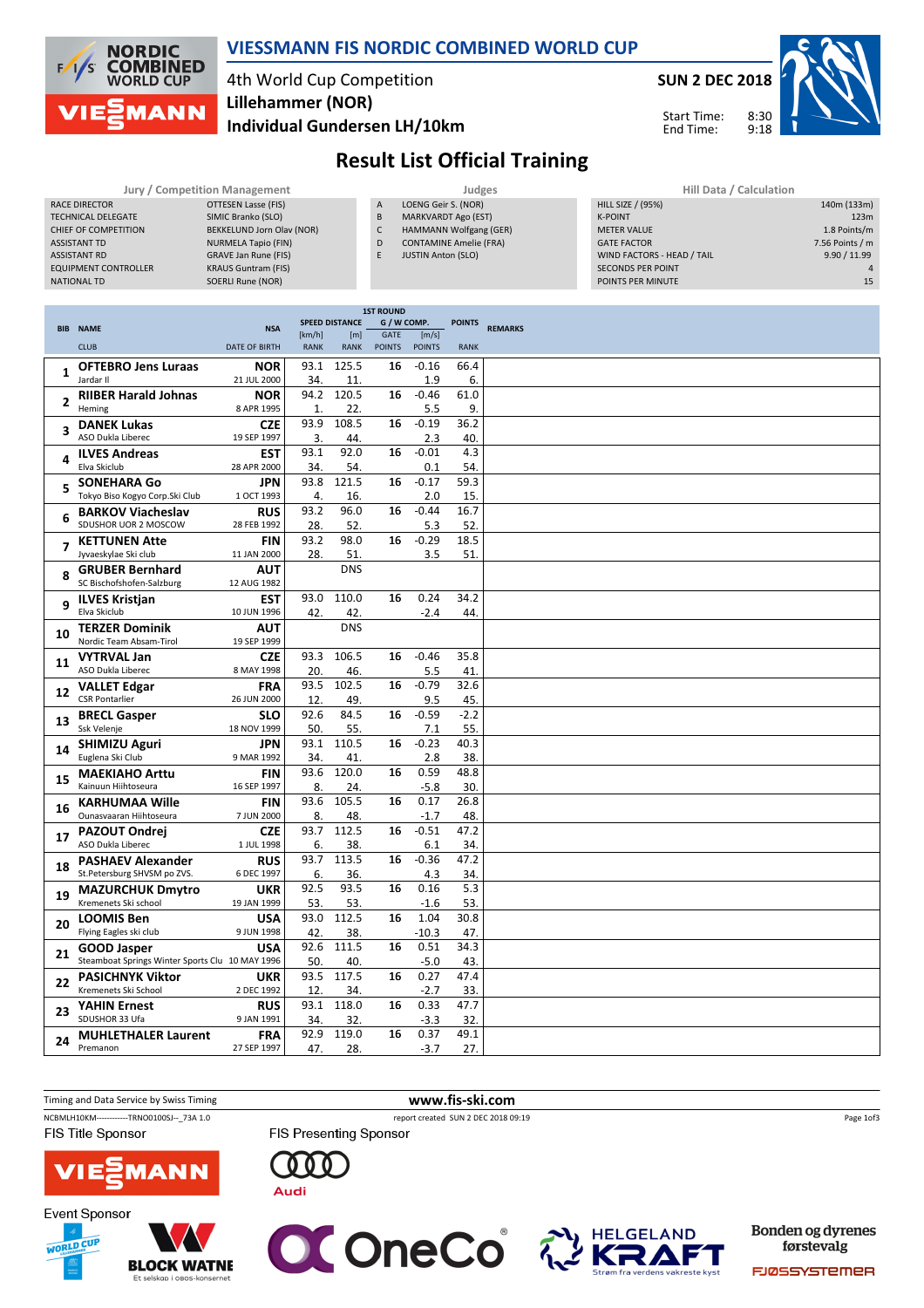

VIESSMANN FIS NORDIC COMBINED WORLD CUP

4th World Cup Competition Individual Gundersen LH/10km Lillehammer (NOR)

SUN 2 DEC 2018

8:30 9:18 Start Time: End Time:



## Result List Official Training

|    |                                                 |                      |             |                       | <b>1ST ROUND</b> |               |               |                |
|----|-------------------------------------------------|----------------------|-------------|-----------------------|------------------|---------------|---------------|----------------|
|    | <b>BIB NAME</b>                                 | <b>NSA</b>           |             | <b>SPEED DISTANCE</b> | G / W COMP.      |               | <b>POINTS</b> | <b>REMARKS</b> |
|    |                                                 |                      | [km/h]      | [m]                   | GATE             | [m/s]         |               |                |
|    | <b>CLUB</b>                                     | <b>DATE OF BIRTH</b> | <b>RANK</b> | <b>RANK</b>           | <b>POINTS</b>    | <b>POINTS</b> | <b>RANK</b>   |                |
|    | <b>BUZZI Raffaele</b>                           | <b>ITA</b>           | 93.3        | 106.0                 | 16               | 0.60          | 23.5          |                |
| 25 | <b>CS CARABINIERI</b>                           | 17 JUL 1995          | 20.         | 47.                   |                  | $-5.9$        | 49.           |                |
|    |                                                 |                      |             |                       |                  |               |               |                |
| 26 | <b>KUPCZAK Szczepan</b>                         | POL                  | 92.5        | 132.0                 | 16               | 0.62          | 70.1          |                |
|    | <b>AZS AWF Katowice</b>                         | 29 NOV 1992          | 53.         | 2.                    |                  | $-6.1$        | 2.            |                |
| 27 | <b>LAHEURTE Maxime</b>                          | <b>FRA</b>           | 92.4        | 127.5                 | 16               | 0.76          | 60.6          |                |
|    | Douanes - AS Gerardmer Ski Nordique 20 MAY 1985 |                      | 55.         | 5.                    |                  | $-7.5$        | 11.           |                |
|    | <b>FLETCHER Taylor</b>                          | <b>USA</b>           | 93.1        | 118.0                 | 16               | 0.46          | 46.4          |                |
| 28 | Steamboat Springs Winter Sports Clu 11 MAY 1990 |                      | 34.         | 32.                   |                  | $-4.6$        | 37.           |                |
|    |                                                 |                      | 93.1        | 119.5                 | 16               | 0.39          | 49.8          |                |
| 29 | NAGAI Hideaki<br>Gifu Hino Motors Ski Team      | JPN<br>5 SEP 1983    |             |                       |                  |               |               |                |
|    |                                                 |                      | 34.         | 27.                   |                  | $-3.9$        | 26.           |                |
| 30 | <b>HUG Tim</b>                                  | SUI                  | 93.5        | 126.0                 | 16               | 0.99          | 55.6          |                |
|    | SC Gerlafingen                                  | 11 AUG 1987          | 12.         | 9.                    |                  | $-9.8$        | 19.           |                |
| 31 | <b>NAESVOLD Leif Torbjoern</b>                  | <b>NOR</b>           | 93.2        | 127.0                 | 16               | 0.74          | 59.9          |                |
|    | Roeyken Hopp                                    | 5 MAR 1998           | 28.         | 7.                    |                  | $-7.3$        | 13.           |                |
|    | <b>CIESLAR Adam</b>                             | <b>POL</b>           | 92.9        | 120.0                 | 16               | 0.67          | 48.0          |                |
| 32 | <b>AZS AWF Katowice</b>                         | 18 DEC 1992          | 47.         | 24.                   |                  | $-6.6$        | 31.           |                |
|    | <b>VRHOVNIK Vid</b>                             | <b>SLO</b>           | 93.2        | 123.5                 | 16               | 0.60          | 55.0          |                |
| 33 | Ssk Velenje                                     |                      |             |                       |                  |               |               |                |
|    |                                                 | 12 JUL 1999          | 28.         | 15.                   |                  | $-5.9$        | 22.           |                |
| 34 | <b>HEROLA Ilkka</b>                             | FIN                  | 92.7        | 113.0                 | 16               | 0.44          | 37.6          |                |
|    | Puijon Hiihtoseura                              | 22 JUN 1995          | 49.         | 37.                   |                  | $-4.4$        | 39.           |                |
|    | <b>MUTRU Leevi</b>                              | <b>FIN</b>           | 93.3        | 108.5                 | 16               | 0.13          | 32.6          |                |
| 35 | Lahti SC                                        | 16 MAY 1995          | 20.         | 44.                   |                  | $-1.3$        | 45.           |                |
|    | <b>SLOWIOK Pawel</b>                            | POL                  | 93.0        | 110.0                 | 16               | 0.10          | 35.6          |                |
| 36 | <b>AZS AWF Katowice</b>                         | 31 MAR 1992          | 42.         | 42.                   |                  | $-1.0$        | 42.           |                |
|    |                                                 |                      | 93.0        | 115.5                 | 16               | $-0.22$       | 49.1          |                |
| 37 | <b>BRAUD Francois</b>                           | <b>FRA</b>           |             |                       |                  |               |               |                |
|    | ARMEES-EMHM - Chamonix                          | 27 JUL 1986          | 42.         | 35.                   |                  | 2.6           | 27.           |                |
| 38 | <b>WEBER Terence</b>                            | <b>GER</b>           | 93.6        | 121.5                 | 16               | $-0.20$       | 59.7          |                |
|    | <b>SSV Gever</b>                                | 24 SEP 1996          | 8.          | 16.                   |                  | 2.4           | 14.           |                |
|    | <b>PITTIN Alessandro</b>                        | <b>ITA</b>           | 92.6        | 102.0                 | 16               | $-0.10$       | 23.4          |                |
| 39 | <b>GS FIAMMEGIALLE</b>                          | 11 FEB 1990          | 50.         | 50.                   |                  | 1.2           | 50.           |                |
|    | <b>GERARD Antoine</b>                           | <b>FRA</b>           | 93.0        | 121.0                 | 16               | 0.00          | 56.4          |                |
| 40 | <b>US Ventron</b>                               | 15 JUN 1995          | 42.         | 20.                   |                  | 0.0           | 18.           |                |
|    |                                                 |                      | 94.0        | 120.5                 | 16               | 0.16          | 53.9          |                |
| 41 | <b>COSTA Samuel</b>                             | <b>ITA</b>           |             |                       |                  |               |               |                |
|    | <b>GS FIAMME ORO</b>                            | 30 NOV 1992          | 2.          | 22.                   |                  | $-1.6$        | 24.           |                |
| 42 | YAMAMOTO Go                                     | JPN                  | 93.5        | 128.0                 | 16               | 0.08          | 68.2          |                |
|    | Daichi Corporation                              | 27 JAN 1995          | 12.         | 4.                    |                  | $-0.8$        | 3.            |                |
|    | <b>DENIFL Wilhelm</b>                           | <b>AUT</b>           |             | <b>DNS</b>            |                  |               |               |                |
| 43 | SV Innsbruck-Bergisel-Tirol                     | 10 NOV 1980          |             |                       |                  |               |               |                |
|    | <b>ANDERSEN Espen</b>                           | <b>NOR</b>           | 93.1        | 125.5                 | 16               | 0.08          | 63.7          |                |
| 44 | Lommedalen IL                                   | 28 OCT 1993          | 34.         | 11.                   |                  | $-0.8$        | 7.            |                |
|    |                                                 | <b>NOR</b>           | 93.6        | 118.5                 | 16               | 0.08          | 51.1          |                |
| 45 | <b>MOAN Magnus Hovdal</b><br><b>Byaasen IL</b>  |                      |             |                       |                  |               |               |                |
|    |                                                 | 26 AUG 1983          | 8.          | 29.                   |                  | $-0.8$        | 25.           |                |
| 46 | <b>WATABE Yoshito</b>                           | <b>JPN</b>           |             | <b>DNS</b>            |                  |               |               |                |
|    | Kitano Construction Corp. Ski Club              | 4 OCT 1991           |             |                       |                  |               |               |                |
| 47 | <b>PORTYK Tomas</b>                             | <b>CZE</b>           |             | 93.4 121.5            | 16               | 0.30          | 54.3          |                |
|    | LSK Lomnice nad Popelkou                        | 6 APR 1996           | 16.         | 16.                   |                  | $-3.0$        | 23.           |                |
|    | <b>FRITZ Martin</b>                             | <b>AUT</b>           | 93.4        | 127.0                 | 16               | 0.64          | 60.9          |                |
| 48 | WSV Murau-Steiermark                            | 24 OCT 1994          | 16.         | 7.                    |                  | $-6.3$        | 10.           |                |
|    | <b>KROG Magnus</b>                              | <b>NOR</b>           | 93.3        | 118.5                 | 16               | 0.53          | 46.7          |                |
| 49 | Høydalsmo IL                                    | 19 MAR 1987          | 20.         | 29.                   |                  | $-5.2$        | 36.           |                |
|    |                                                 |                      |             |                       |                  |               |               |                |
| 50 | <b>GREIDERER Lukas</b>                          | <b>AUT</b>           |             | <b>DNS</b>            |                  |               |               |                |
|    | HSV Absam Bergisel-Tirol                        | 8 JUL 1993           |             |                       |                  |               |               |                |
| 51 | <b>OFTEBRO Einar Luraas</b>                     | <b>NOR</b>           | 93.4        | 126.0                 | 16               | 0.48          | 60.6          |                |
|    | Jardar II                                       | 6 AUG 1998           | 16.         | 9.                    |                  | $-4.8$        | 11.           |                |
|    | <b>GRAABAK Joergen</b>                          | <b>NOR</b>           | 93.8        | 124.0                 | 16               | 0.28          | 59.0          |                |
| 52 | Byåsen IL                                       | 26 APR 1991          | 4.          | 14.                   |                  | $-2.8$        | 16.           |                |
|    | <b>BJOERNSTAD Espen</b>                         | <b>NOR</b>           | 93.3        | 128.5                 | 16               | 0.33          | 66.6          |                |
| 53 | Byåsen Skiklubb                                 | 26 DEC 1993          | 20.         | 3.                    |                  | $-3.3$        | 5.            |                |
|    |                                                 |                      |             |                       |                  |               |               |                |

Timing and Data Service by Swiss Timing WWW.fis-ski.com NCBMLH10KM------------TRNO0100SJ--\_73A 1.0 report created SUN 2 DEC 2018 09:19

FIS Title Sponsor

**Event Sponsor** 

WORLD CUP





FIS Presenting Sponsor





Bonden og dyrenes førstevalg

Page 2of3

FJØSSYSTEMER